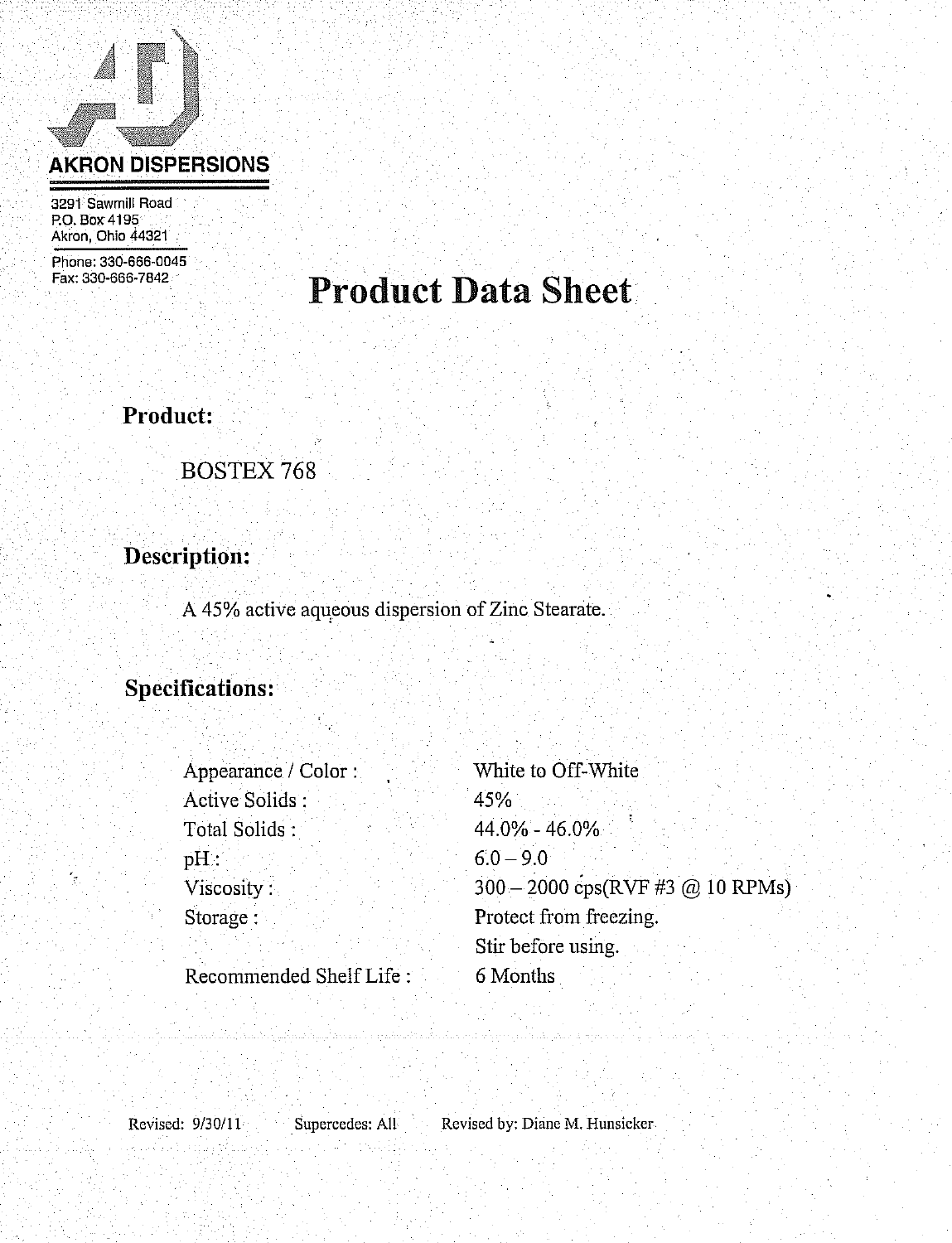

## *AKRON DISPERSIONS, INC.*

## *MATERIAL SAFETY DATA SHEET*

Page 1 of 3

#### **SECTION 1 PRODUCT IDENTIFICATION & EMERGENCY INFORMATION**

PRODUCT NAME: **Bostex 768-45%** CHEMICAL NAME: Aqueous Mixture of Zinc Stearate(CAS# 557-05-1), Sodium Dihexylsulfosuccinate (CAS# 2373-38-8), Isopropanol(CAS#67-63-0) MANUFACTURER: Akron Dispersions, Inc. 3291 Sawmill Road P.O. Box 4195 Akron, Ohio 44321 TELEPHONE NUMBER: (330)666-0045 EMERGENCY TELEPHONE NUMBER: (330)666-0045 FAX: (330)666-7842

#### **SECTION 2 HAZARDOUS INGREDIENT INFORMATION**

 Zinc Stearate(CAS# 557-05-1): Approx. 45% Isopropanol(CAS#67-63-0): <0.09%

#### **SECTION 3 HAZARDS IDENTIFICATION**

Health Hazards(Acute and Chronic): May cause irritation to skin and eyes. HMIS: Health-1 Flammability-0 Reactivity-0 Personal Protection-B

#### **SECTION 4 FIRST AID MEASURES**

Eye Contact: Flush with large amounts of water for at least 15 minutes. Consult a physician if irritation persists.

Skin Contact: Wash affected area with soap and water. Consult a physician if irritation persists. Inhalation: Remove to fresh air. If breathing is difficult, seek medical attention. Ingestion: Seek medical attention.

#### **SECTION 5 FIRE & EXPLOSION HAZARD**

Flashpoint: N/D Flammable Limits: N/D General Hazard: Wear MSHA-NIOSH approved Self-Contained Breathing Apparatus Extinguishing Media:  $CO<sub>2</sub>$ , Dry Chemical, Waterspray, Foam Decomposition Products Under Fire Conditions: Oxides of Carbon and Sulfur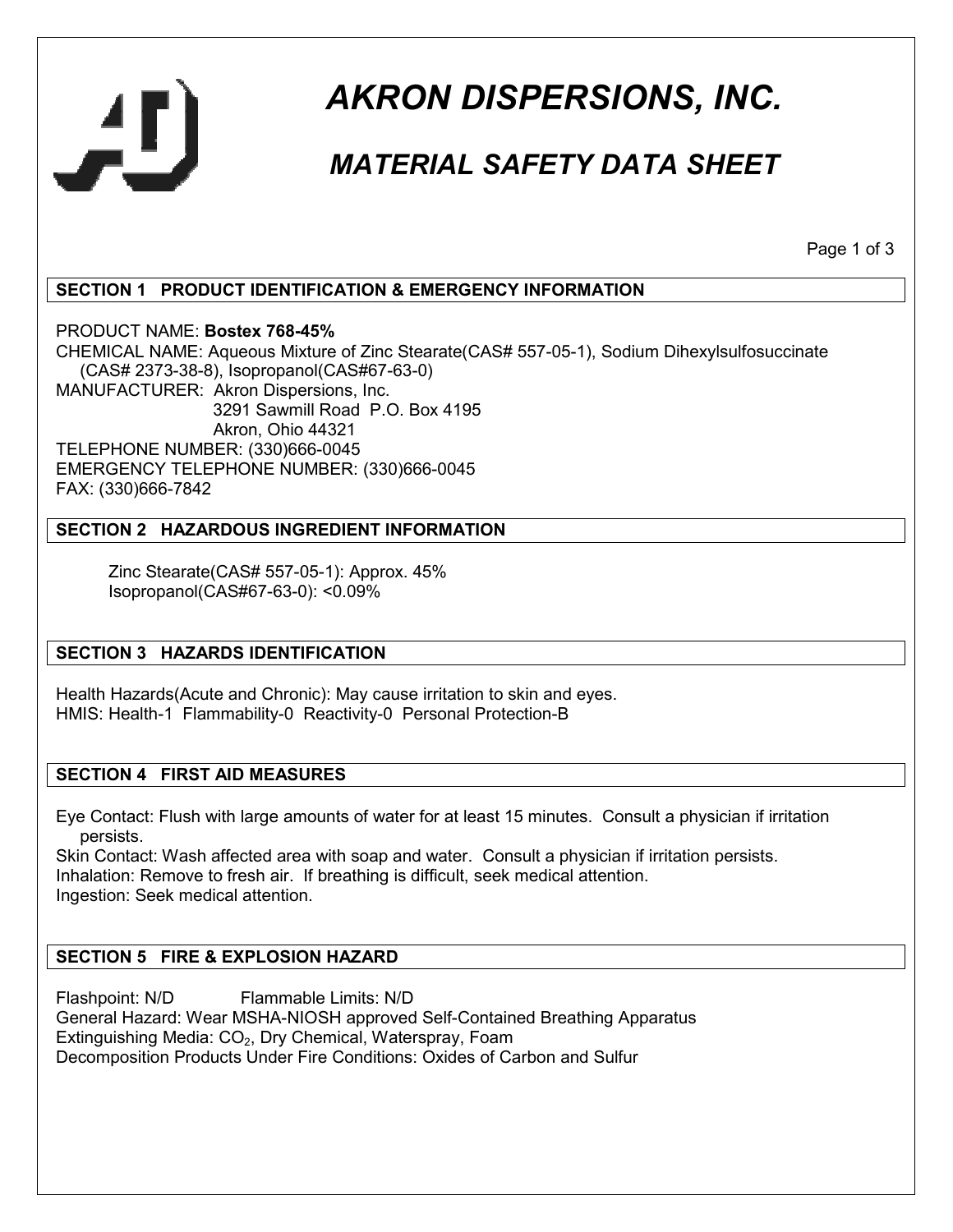#### **SECTION 6 ACCIDENTAL RELEASE MEASURES**

Steps To Be Taken In Case Material Is Released Or Spilled: Absorb with inert material. Sweep, vacuum, or shovel into appropriate container.

#### **SECTION 7 HANDLING AND STORAGE**

Storage: Store in a cool, dry area. Storage Temperature: Above 32°F

#### **SECTION 8 EXPOSURE CONTROLS AND PERSONAL PROTECTION**

OSHA Regulation 29CFR1910.1000 requires the following PEL Limits: N/D The ACGIH recommends the following Occupational Exposure Limit: N/D Personal Protection: Gloves, Goggles, and Apron recommended Ventilation: Local Exhaust

#### **SECTION 9 TYPICAL PHYSICAL & CHEMICAL PROPERTIES**

Product Appearance: White to Off-White Liquid

Boiling Point(°F): 212 Freezing Point(°F): 32 Vapor Pressure(@150°C): N/A Specific Gravity(Approx.): N/D Vapor Density: N/A % Volatile by Volume: 55% Solubility in Water: Miscible Evaporation Rate: N/A pH: 6-9

#### **SECTION 10 STABILITY AND REACTIVITY DATA**

Stability: Stable Conditions To Avoid Instability: None Known Materials And Conditions To Avoid Incompatibility: Strong Oxidizing Agents, Strong Acids and Alkalies Hazardous Decomposition Products: Oxides of Carbon and Sulfur Hazardous Polymerization: Will Not Occur Conditions To Avoid Hazardous Polymerization: None Known

#### **SECTION 11 TOXICOLOGICAL INFORMATION**

Carcinogenicity(NTP/IARC/OSHA): None.